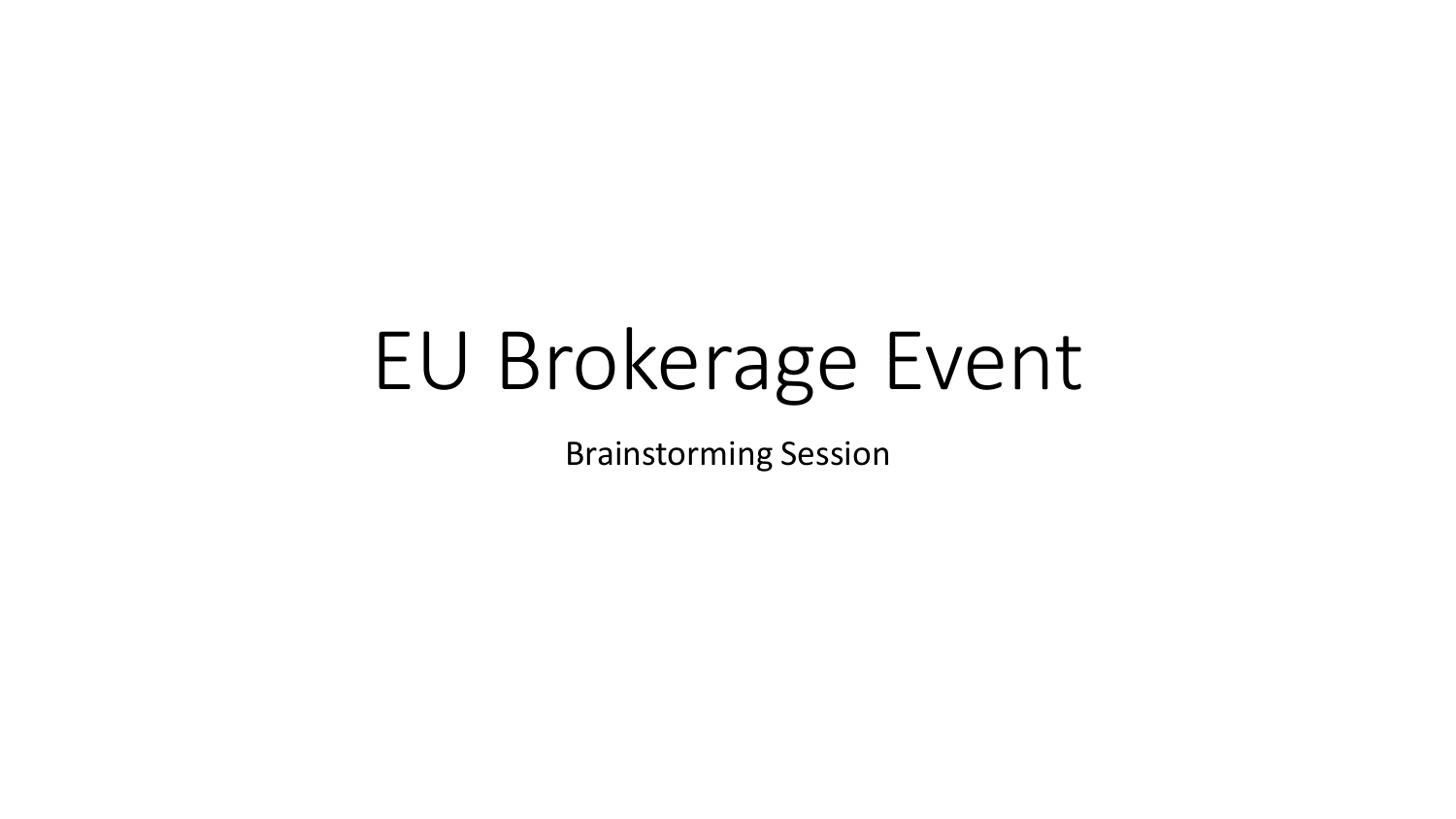## Survey Responses

- ASIME
- IKERLAN
- Fórum Oceano
- IHCantabria (3)
- CorPower Ocean AB
- INEGA (Energy Agency of Galicia)
- Ministry of Higher Education and Scientific Research
- Basque Energy Cluster
- Marine Institute
- Energia Marina Panama
- University of Las Palmas de Gran Canaria, Research Institute **ECOAOUÁ**
- Basque Energy Agency (EVE)
- Regional Government Xunta de Galicia
- EnerOcean S.L.
- Stratégies Mer et Littoral
- Instituto Português do Mar e da Atmosfera
- WavEC
- NOVA University of Lisbon
- ART-ER S.Cons.p.A.
- Fundación Asturiana de la Energía
- Tecnalia Research and Innovation Foundation
- energiesdelamer.eu Mer Veille Energie
- Dirección General Marítima DIMAR
- PwC
- SAITEC S.A.
- INGECID, INVESTIGACIÓN Y DESARROLLO DE PROYECTOS, S.L.
- Regional Development Agency of Cantabria SODERCAN
- Surfrider Foundation Europe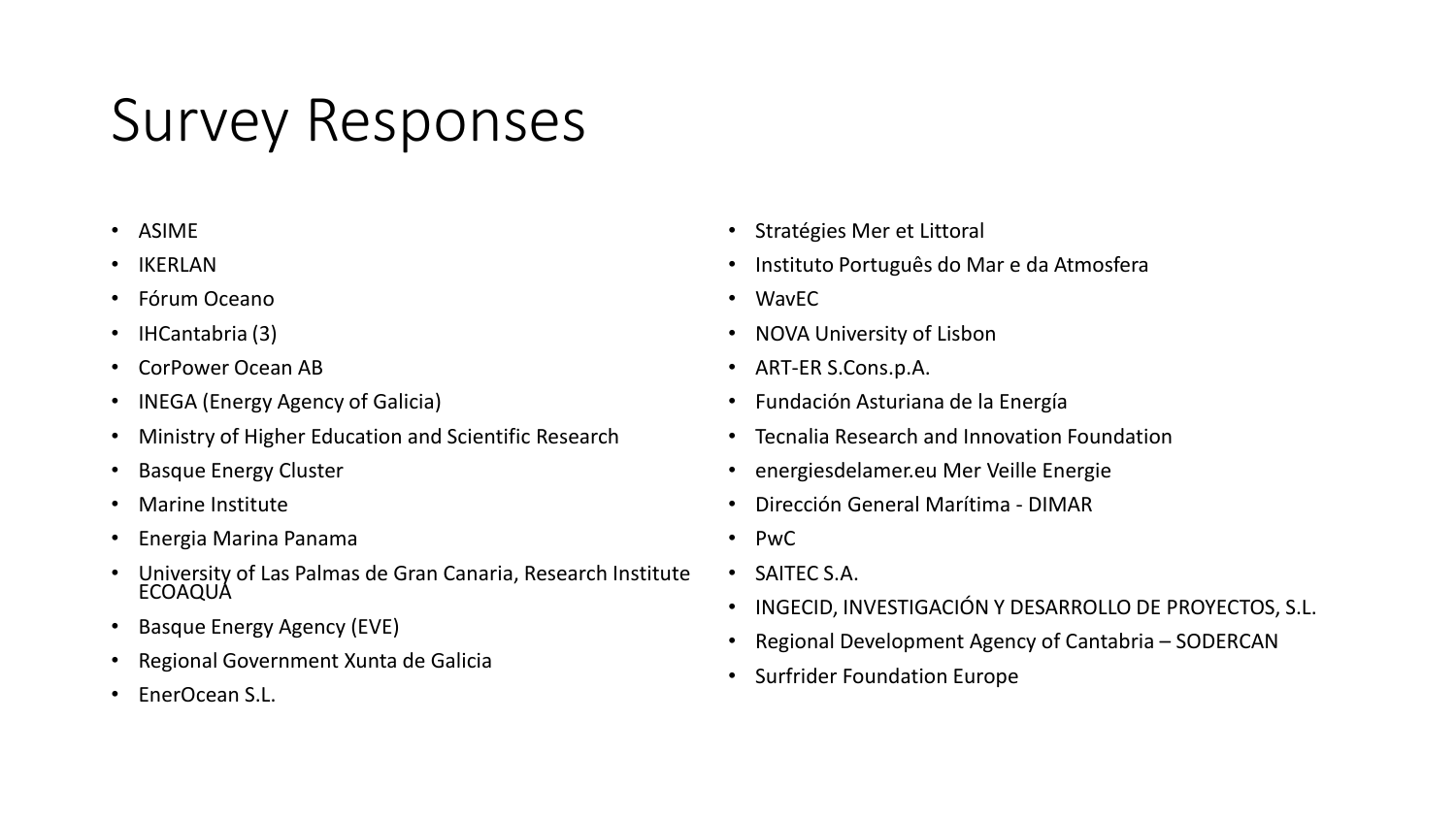### Proposed Potential Topics / Selection frequency

- **Manufacturing and handling of large components**
- **Power transfer and conversion**
- **Corrosion in water**
- **Sensing, remote monitoring and instrumentation**
- **O&M optimisation**
- **Testing and demonstration in real environments (for reducing operational and maintenance costs)**
- **Digital twins' options**
- **Environmental issues**
- **Skilling and up-skilling**
- **MREs and Ports**
- **Others**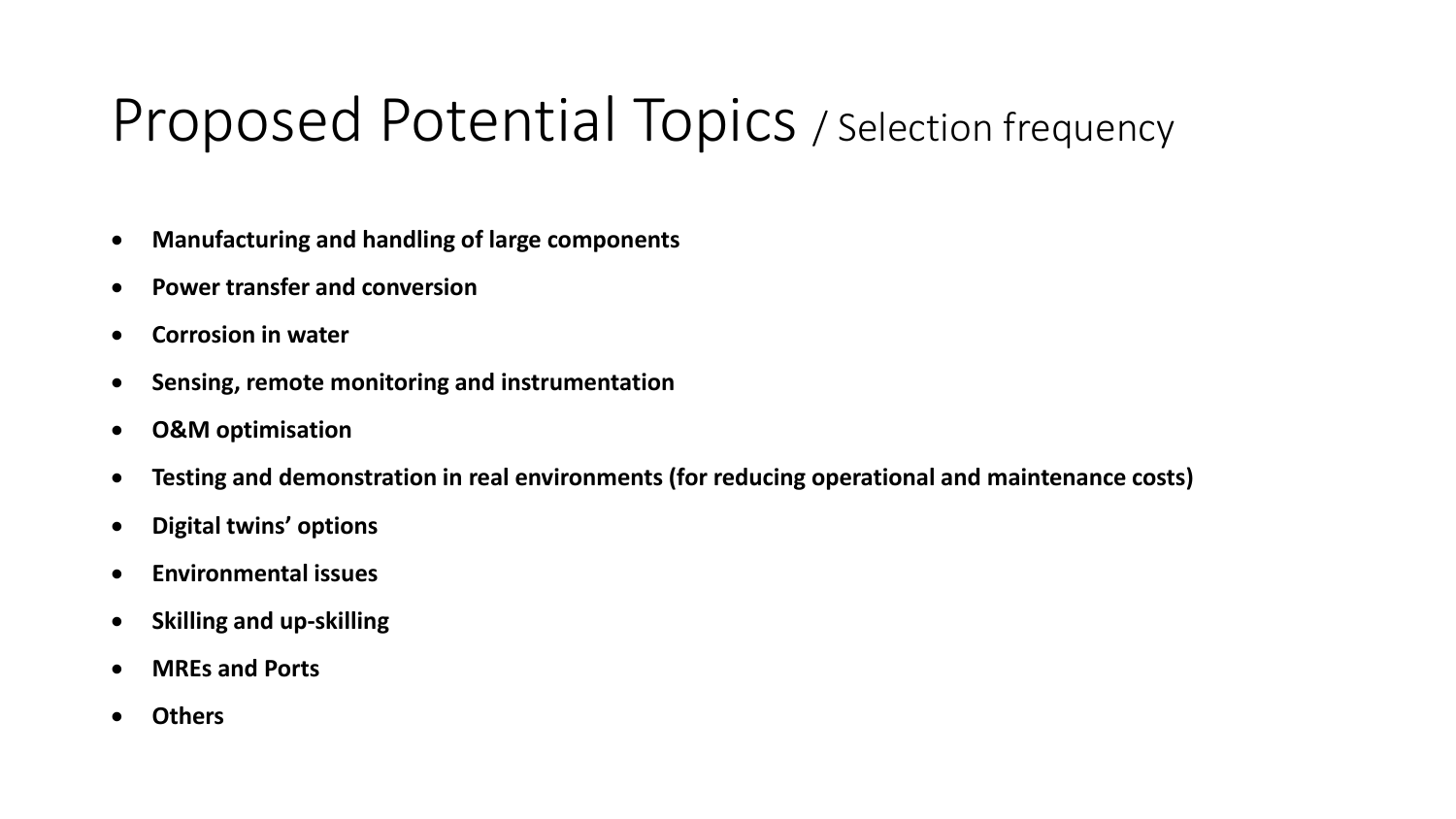#### **Selection Frequency of Sub-Topics**